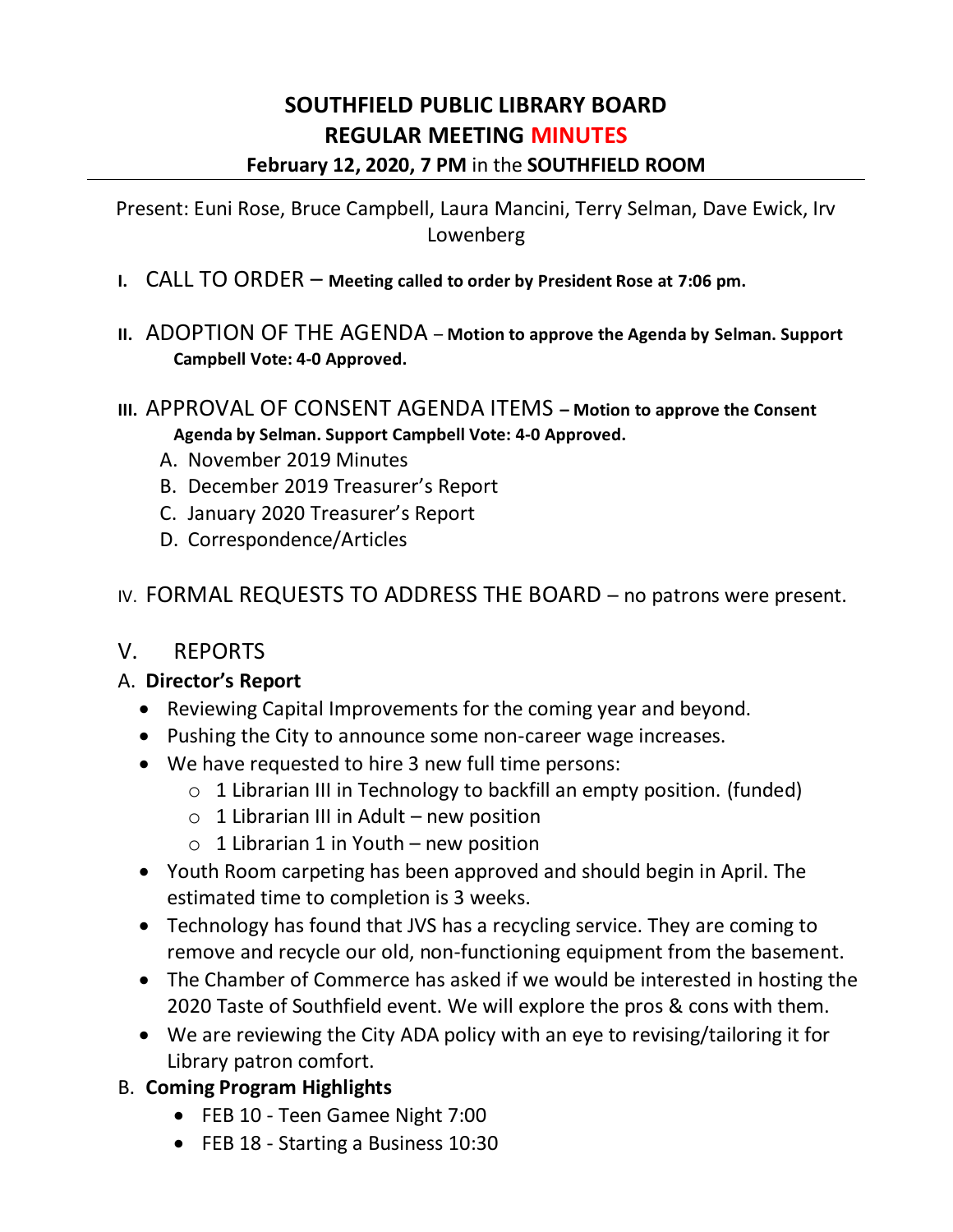- FEB 18 Chocopalooza 4:00
- FEB 22 African-American Read-In 1:00
- FEB 24 Transgender 101 7:00
- FEB 25 Gardening Guru with John Thompson 7:00
- FEB 19 Jazz & Blues: Keller/Kocher Quintet 6:30
- FEB 20 Mind, Body & Spirit Book Club 7:00
- MAR 4 Holocaust Survivor Esther Posner
- C. **Long Range Plan update**  Ewick briefed Board members on the timeline of activities.
- D. **2021 Budget update**  Ewick shared the draft budget for 2021 with the Board, comparing the 1999, 2020 and 2021 budgets along with explaining some Capital Improvements he would like the library to undertake in 2021.

# VI. BUSINESS

- A. Request to pay Aielli Construction Company \$22,005.50 for Fountain restoration services. This would have to be paid from gift funds. Funds are available. **This item was deferred until more information is gleaned.** Ewick was instructed to contact the Mayor and ask for an accounting of how the library's funds were spent. He will send the billing to the mayor for payment from the already donated funds which the library gave toward the fountain. It was felt that we'd given the funding already for expenses like this.
- B. State of the City address  $-3/16$  Regency Manor  $-11-1:30$  Ewick asked if any board members would like to attend this annual function on behalf of the library. Those who wish to attend will contact Ewick.
- C. Request to approve up to \$649,32 from Fund Balance for Capital Improvements (to be added to the 2021 FY budget). Below is a breakdown of specific costs.

### **Supplies:**

### **Operating Supplies total: includes:**

| Second floor carpeting in public areas | \$170,000 |       |
|----------------------------------------|-----------|-------|
| Second floor carpeting Back of House   | \$85,000  |       |
| 15 Individual study rooms (portable)   | \$52,500  |       |
| 15 Dual person study rooms (portable)  | \$90,000  |       |
| 1 Lactation Station                    | S         | 6,000 |
| Replace staff computers (97)           | \$98,499  |       |
| Replace digital signs                  |           |       |
|                                        | .         |       |

 **Subtotal: \$505,999** 

# **Other Services & Charges**

Bathroom upgrades (touchless)  $$14,625$